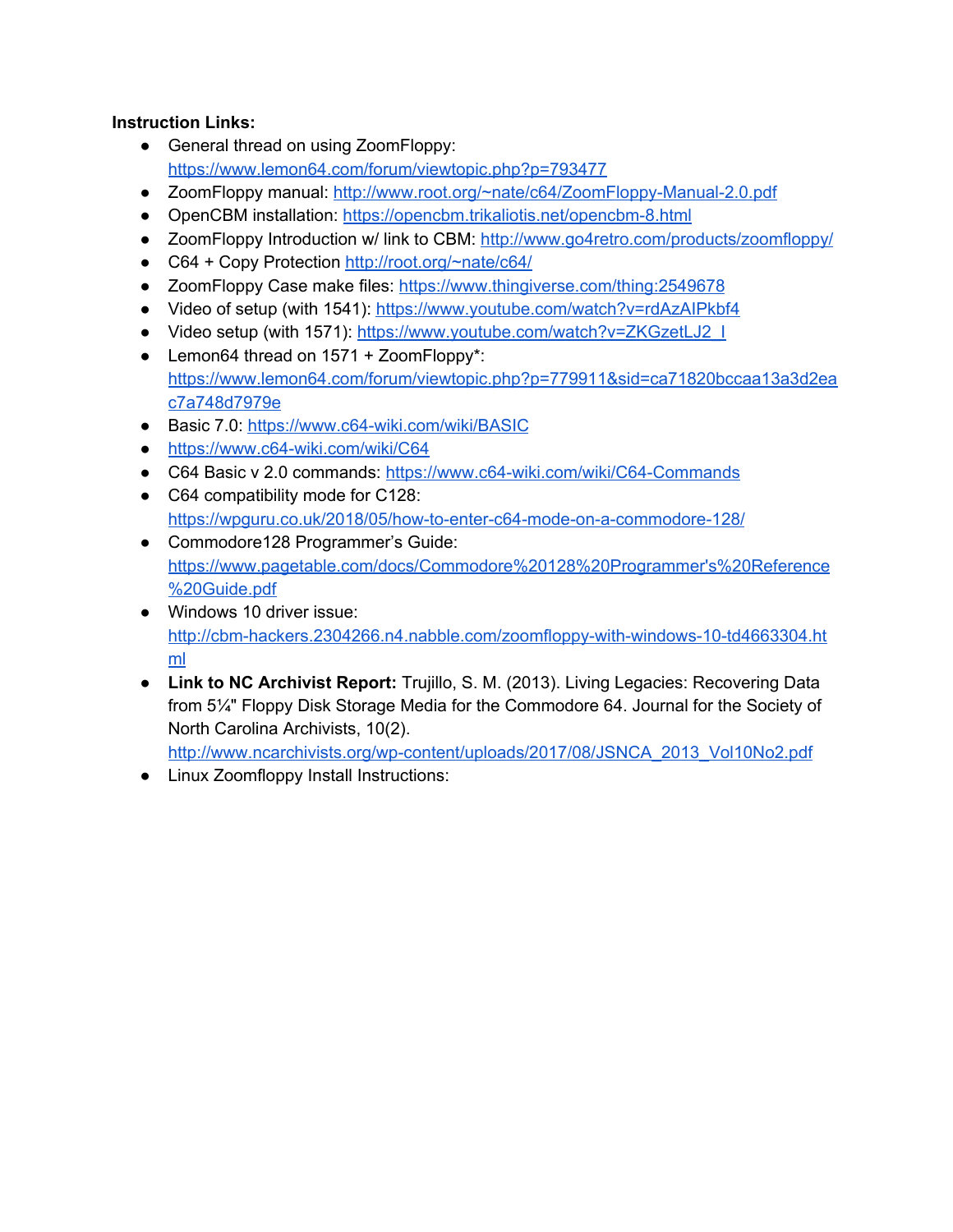### **ZoomFloppy Diagram**



Necessary peripherals and software:

- Mini USB to USB
- 6pin cable

Connect 1571 to C128

- Monitor
- C128 Computer/keyboard
- 1571 drive
- Joystick
- AC adapter

OpenCBM versions installed:

- OpenCBM 2.0: <http://www.root.org/~nate/c64/xum1541/index.html> (this isn't working on the W10 machine)
	- Make sure to uninstall this fully before installing anything else
- OpenCBM 0.4.99.99 <https://opencbm.trikaliotis.net/> (haven't tried)

# **C128 Setup with 1571 drive**

- **- Boot C128 into C64 compatibility mode**
	- Hold down the C= key (Commodore key, bottom left), then reset or turn on the machine. This will boot the C128 in C64 mode. At the same time, a connected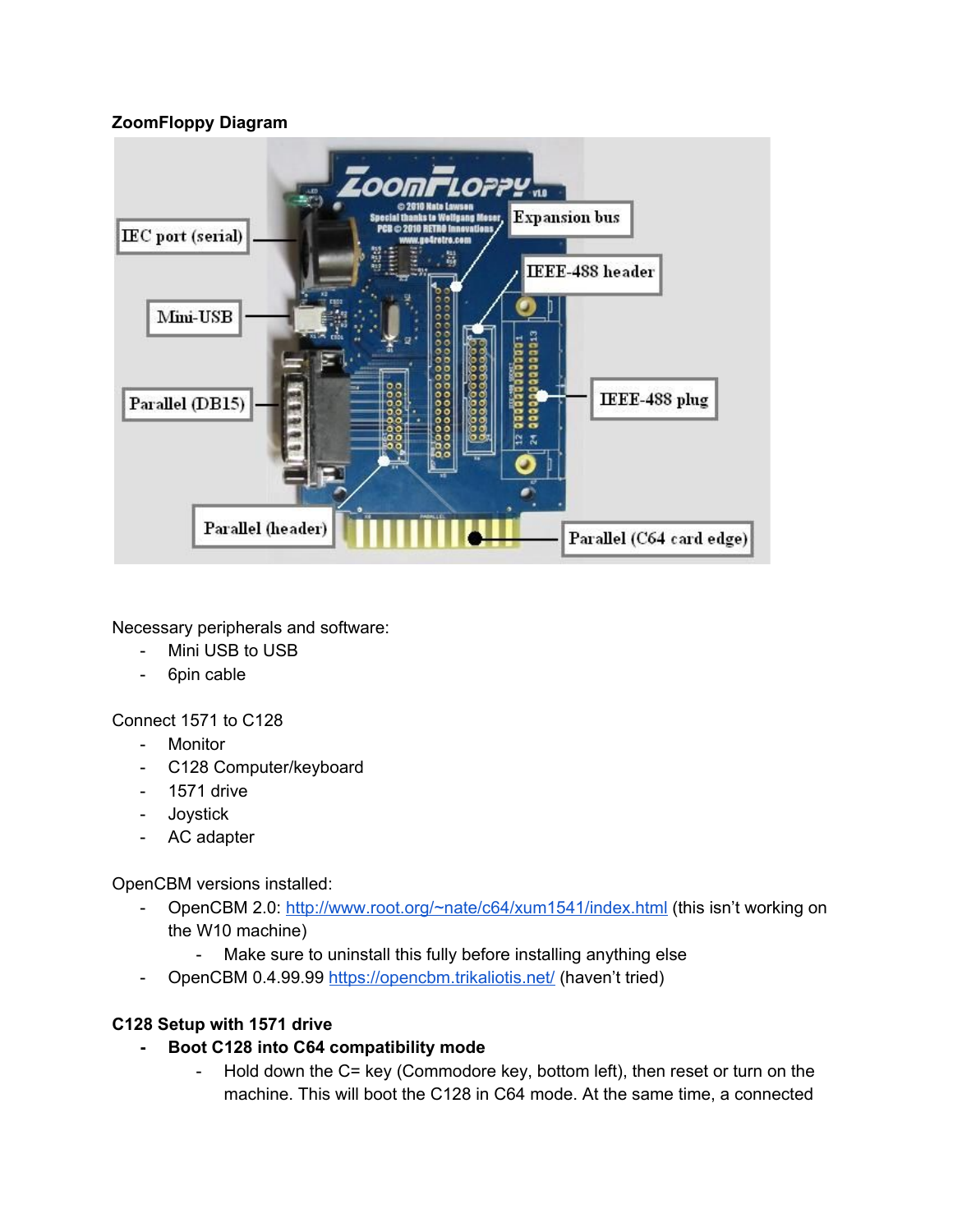1571 drive will automatically be switched into 1541 compatibility mode. This can be useful if your game relies on a real 1541 drive (for whatever reason), or if you have a broken 1571 on which the seance read/write head isn't working well.

Run game

- First run Load command
	- LOAD "\$",8 loads the disk directory
- After load command, LIST to list file directory
- RUN run program

# **Software Installation**

Software for Computer to set up ZoomFloppy

- 1. Install OpenCBM (completed)
- 2. Disable digital signature information (must do it before reboot): [https://www.urtech.ca/2016/01/solved-the-third-party-inf-does-not-contain-digital-signatur](https://www.urtech.ca/2016/01/solved-the-third-party-inf-does-not-contain-digital-signature-information/) [e-information/](https://www.urtech.ca/2016/01/solved-the-third-party-inf-does-not-contain-digital-signature-information/) (completed)
- 3. Next step: Plug in the ZoomFloppy via USB and install the Windows driver

# **Cleaning**

# **Connect ZoomFloppy to computer and drive**

- 1. Start with drive off and ZoomFloppy unplugged from the PC's USB
- 2. Plug in all cable(s) between ZoomFloppy and drive
	- a. Minimal viable setup
		- i. Mini-usb to USB
		- ii. 6-pin cable
	- b. High-performance w/ parallel cable: three ways to connect drive and ZoomFloppy
		- i. C64 cartridge plug to DB15-M cable, it attaches to the card edge at the bottom of the ZoomFloppy
		- ii. DB15-F to DB15-M cable. This connects to the DB15 plug on the left side of the ZoomFloppy
		- iii. Solder a 2x8 header onto connector X4
- 3. Plug in ZoomFloppy via USB
- 4. Turn on drive power switch(es)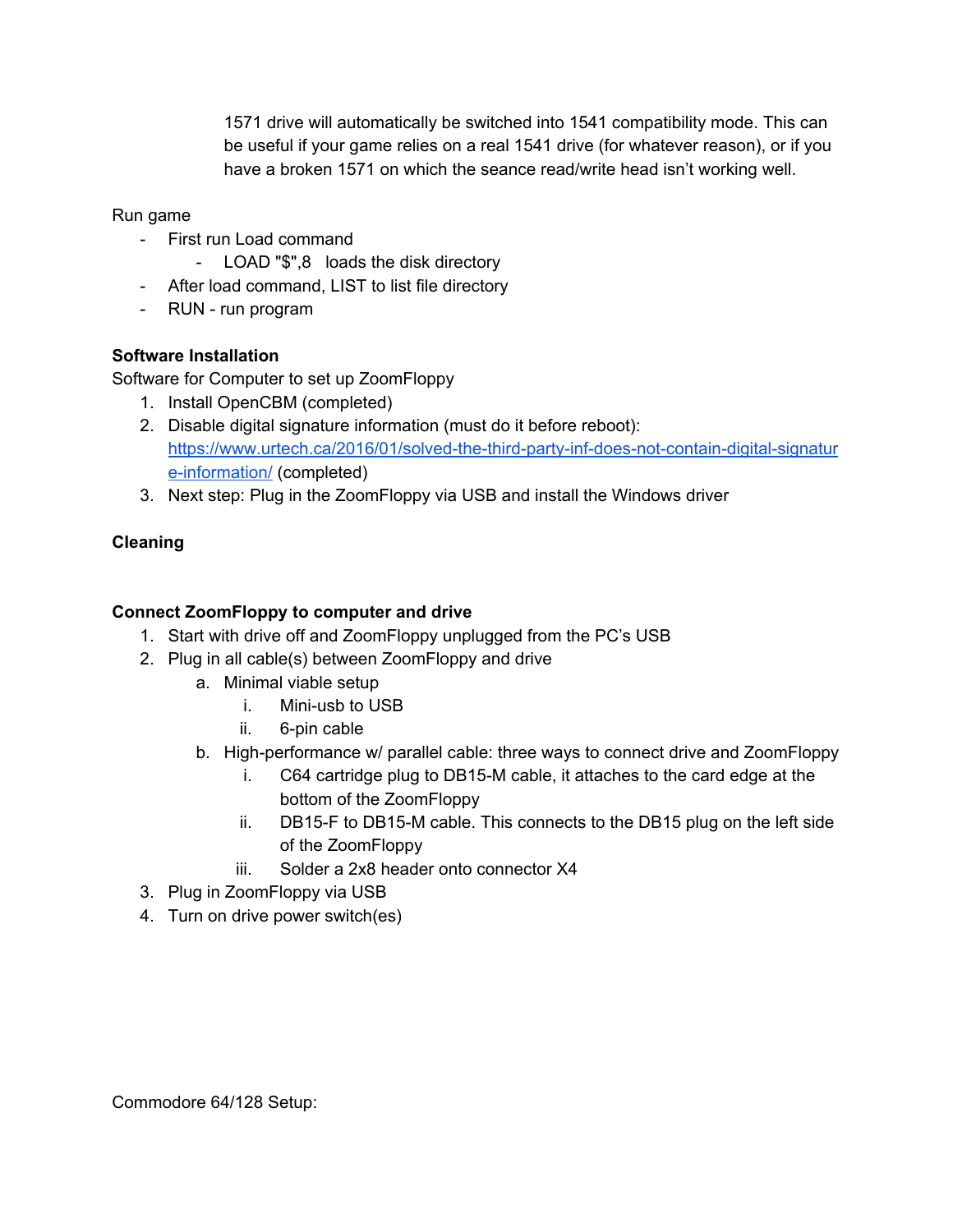

Following this diagram will help set up the Commodore system. Make sure power is turned off while connecting the power supply to the Commodore and electrical outlet. Make sure that the RGB switch is pressed down on the Commodore monitor, otherwise you will just have a blank screen.

Note on the monitor: from what I can find online, the power switch on the commodore breaking is a common occurrence. Repairing it requires a new switch and the ability to solder the power wires onto the new switch, as seen here:

<http://www.retro-commodore.eu/2014/04/12/c1084-power-switch-replacement/>

Games Tried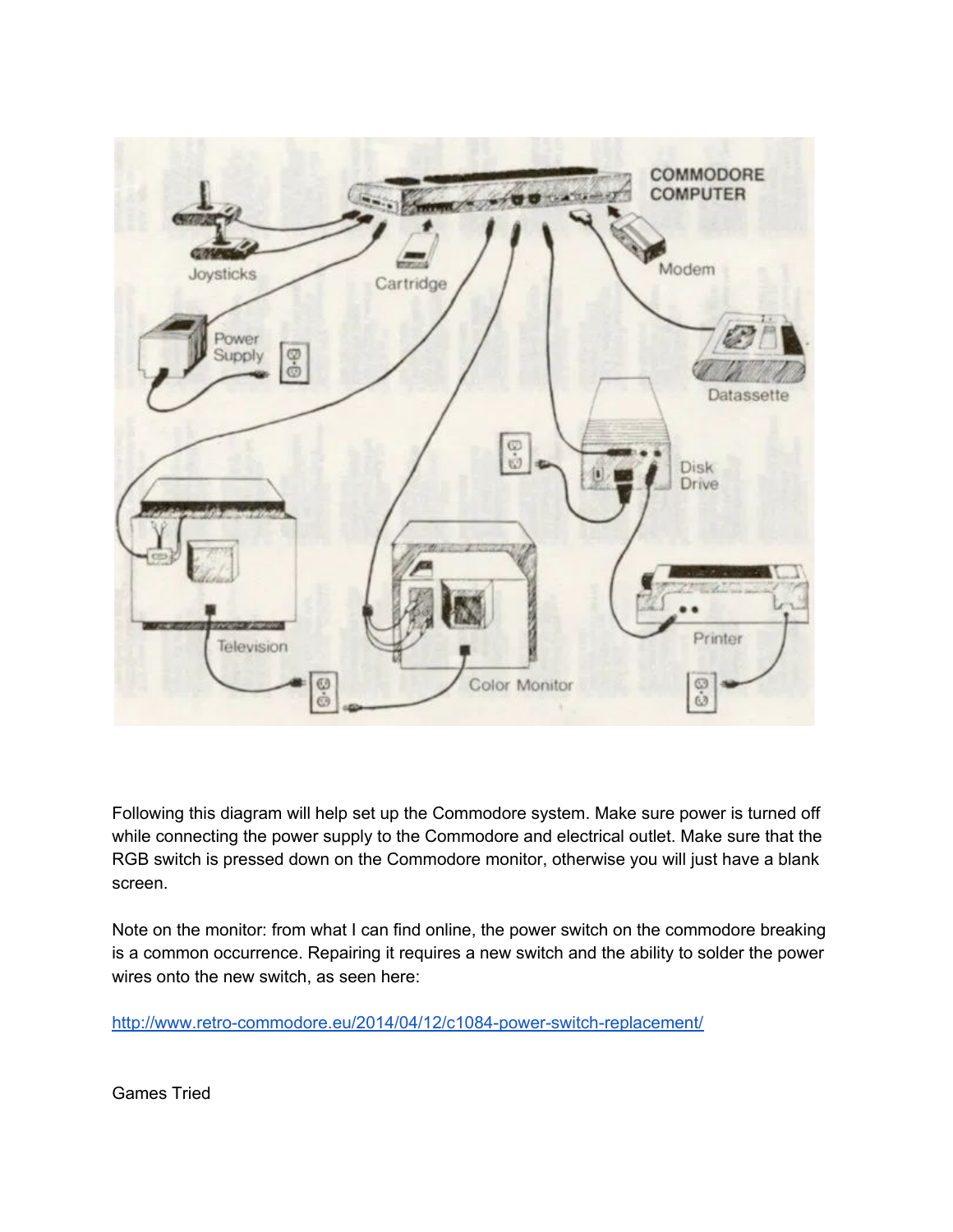- Fast [Hack'Em](https://en.wikipedia.org/wiki/Fast_Hack%27em)
	- C64 nibbler
- Beach Head (wiki | [manual](https://www.mocagh.org/miscgame/beachhead-manual.pdf))
	- Syntax errors
- Speedscript
	- File not found error; nothing on disk or disk is messed up?
- Loan Analysis
	- Could get into load but it loaded gibberish

Notes and Errors

- Direct mode only error
	- [https://mirror.thelifeofkenneth.com/sites/remotecpu.com/Commodore/Reference](https://mirror.thelifeofkenneth.com/sites/remotecpu.com/Commodore/Reference%20Material/Books/C128%20Programming%20Books/Advanced%20Commodore%20128%20Graphics%20And%20Sound%20Programming.pdf) [%20Material/Books/C128%20Programming%20Books/Advanced%20Commodor](https://mirror.thelifeofkenneth.com/sites/remotecpu.com/Commodore/Reference%20Material/Books/C128%20Programming%20Books/Advanced%20Commodore%20128%20Graphics%20And%20Sound%20Programming.pdf) [e%20128%20Graphics%20And%20Sound%20Programming.pdf](https://mirror.thelifeofkenneth.com/sites/remotecpu.com/Commodore/Reference%20Material/Books/C128%20Programming%20Books/Advanced%20Commodore%20128%20Graphics%20And%20Sound%20Programming.pdf)
- Syntax error
	- At 0
	- At 3154
- Once we changed compatibility modes, we were able to see the splash pages for game but could never actually get the games to load and run. Why???

### **Commodore 64/128 Imaging Workflow:**

Installation and First time setup:

Step One: Install Software:

1. Install the Zoomfloppy driver, using Zadig, a free driver installation tool available here <http://zadig.akeo.ie/>

- a. Unzip the download file and launch the tool. It may require admin access in order to run.
- b. Make sure your zoomfloppy is connected by USB to your PC
- c. Zadig should tell you it found the "xum1541 floppy adapter", and that it wants to install the libusb-win32 driver. The USB id is 16D0 (vendor) and 0504 (product). It should look like this: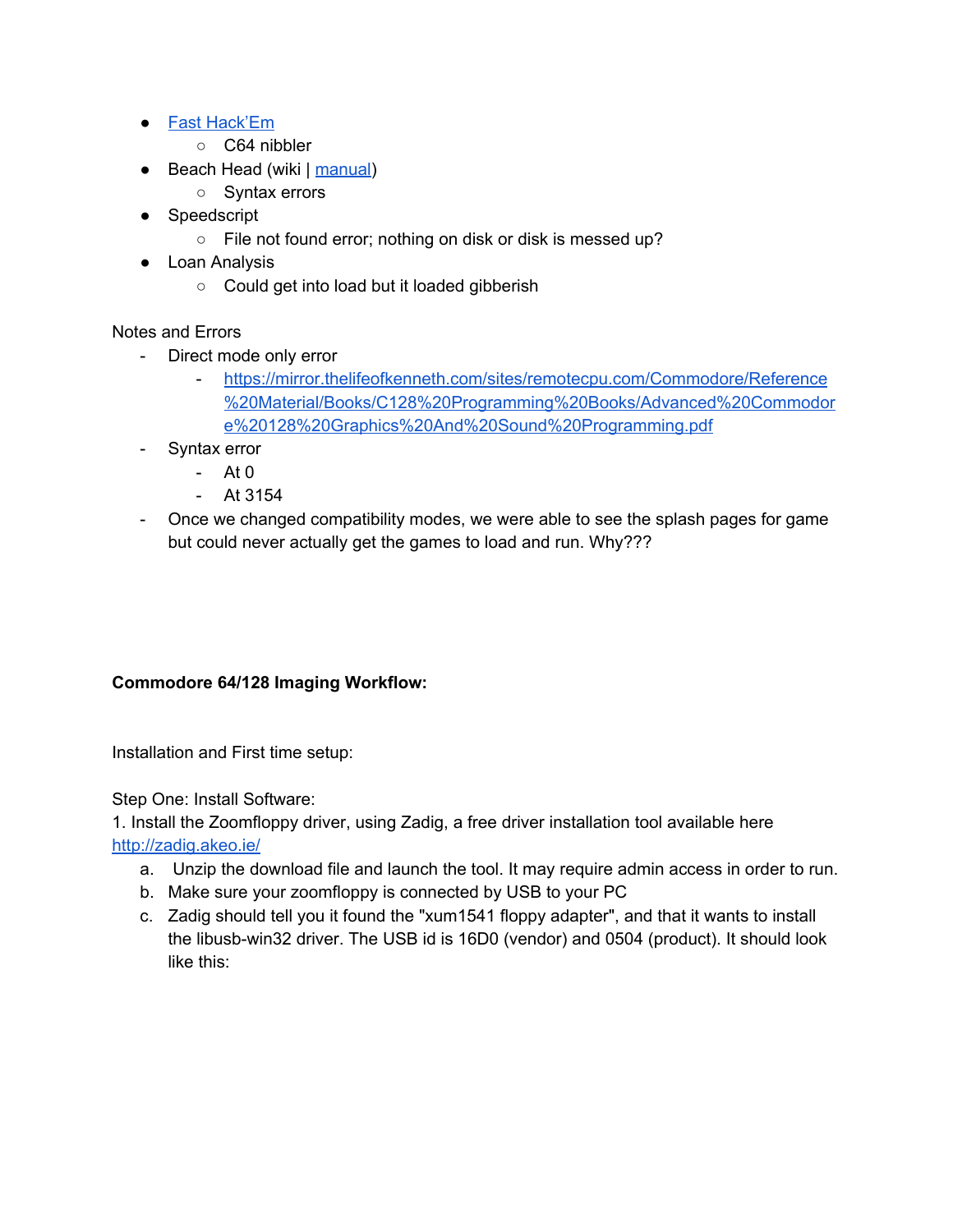| xum1541 floppy adapter (ZOOMFLOPPY)                                               |                                                                      | Edit<br>$\checkmark$                                                                        |
|-----------------------------------------------------------------------------------|----------------------------------------------------------------------|---------------------------------------------------------------------------------------------|
| (NONE)<br><b>Driver</b><br>0504<br>16D <sub>0</sub><br>USB ID<br>$WCID2$ $\times$ | $\frac{1}{\tau}$<br>libusb-win32 (v1.2.6.0)<br><b>Install Driver</b> | <b>More Information</b><br>WinUSB (libusb)<br>libusb-win32<br>libusbK<br>WinUSB (Microsoft) |

- d. If it doesn't, select "Options" and make sure that "List all devices" is checked
- e. Once all of the settings are correct, press 'Install Driver"
- 2. Install OpenCBM, downloaded from

<https://spiro.trikaliotis.net/Download/opencbm-0.4.99.99/opencbm-0.4.99.99.zip> (if this link is broken, check <https://spiro.trikaliotis.net/opencbm#download> for other download mirrors)

- a. Unzip the OpenCBM package to a directory of your choice.
- b. Open a CLI of your choice (Cmd.exe by default) and navigate to the directory you just unpacked (cd "directory path")
- c. Run the command "install zoomfloppy"
- d. Add the OpenCBM directory to your machine's path, if possible. For details on how to do this, see [here](https://helpdeskgeek.com/windows-10/add-windows-path-environment-variable/)
- 3. Install CBMXfer (a GUI frontend for OpenCBM), downloaded from

<http://www.6502.org/users/sjgray/software/cbmxfer/cbmxfer.html> (Recommend the 1.00 Version)

a. After unzipping the package, run the installer. When it prompts you to select where to install it, make sure to install it to your OpenCBM directory.

Copying Files and Programs:

- 1. Setup:
	- a. Starting with everything unplugged, plug your zoomfloppy into your C64/128 drive using the 6-Pin cable.
	- b. Plug the zoomfloppy into the PC via the USB to micro-USB cable.
	- c. Turn on the C64/128 Floppy drive
	- d. Open a CLI and run the command cbmctrl detect (make sure to navigate to the OpenCBM directory if you did not add it to your machine's PATH)
	- e. This should return a printout with any detected devices. If your device does not appear, something is wrong and you should go back through the